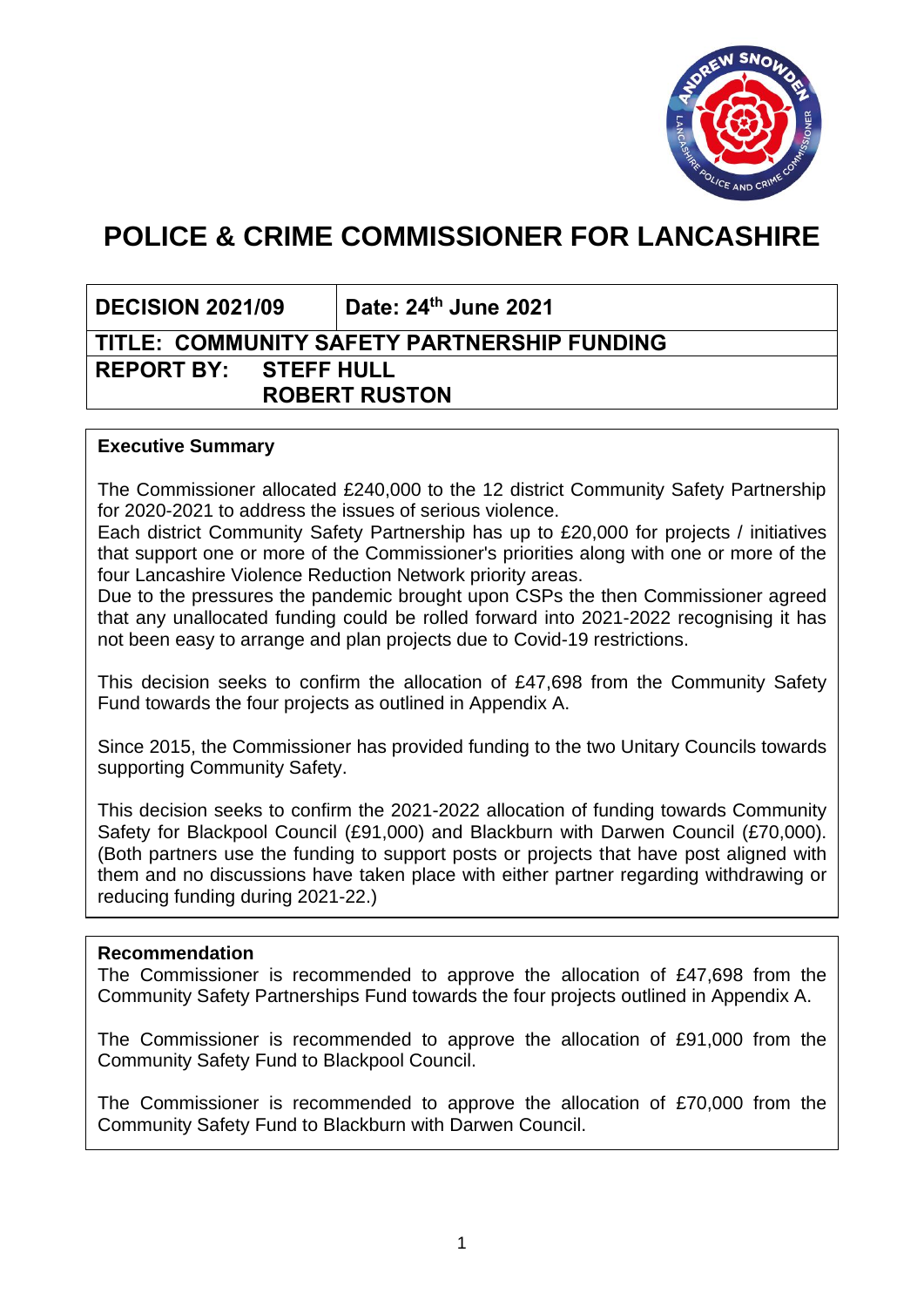**Signature** 

Police and Crime Commissioner

Date: 25<sup>th</sup> June 2021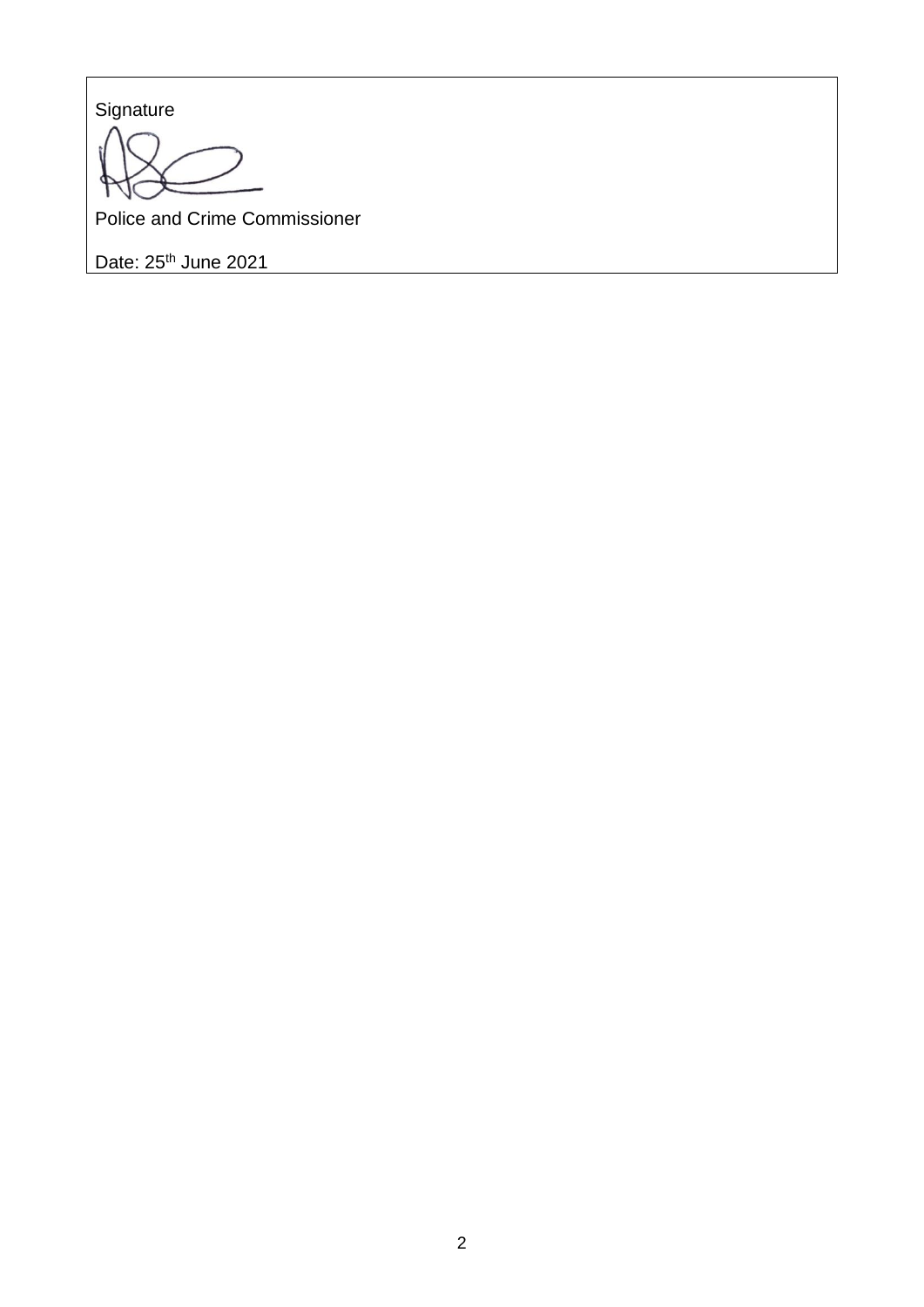# **Decision 2021/09 Appendix A**

## **1. Background and Advice**

The Commissioner has made up to £20,000 available for each district Community Safety Partnership for projects / initiatives that support one or more of the Commissioner's priorities along with one or more of the four Lancashire Violence Reduction Network priority areas.

This decision seeks to confirm the allocation of £47,698 from the Community Safety Partnerships fund towards the four projects as outlined below:

| 1. CSP Area            | Ribble Valley Community Safety Partnership                                                                                                                                                                                                                                                                                                                                                                                                                                                                                                                                                                                                                                                                                                                                                                                                                                                                                                                                                                                                                              |                                |                                                                           |
|------------------------|-------------------------------------------------------------------------------------------------------------------------------------------------------------------------------------------------------------------------------------------------------------------------------------------------------------------------------------------------------------------------------------------------------------------------------------------------------------------------------------------------------------------------------------------------------------------------------------------------------------------------------------------------------------------------------------------------------------------------------------------------------------------------------------------------------------------------------------------------------------------------------------------------------------------------------------------------------------------------------------------------------------------------------------------------------------------------|--------------------------------|---------------------------------------------------------------------------|
| <b>Project Name</b>    | BBGC <sub>2</sub>                                                                                                                                                                                                                                                                                                                                                                                                                                                                                                                                                                                                                                                                                                                                                                                                                                                                                                                                                                                                                                                       |                                |                                                                           |
| Amount<br>requested    | £17,198                                                                                                                                                                                                                                                                                                                                                                                                                                                                                                                                                                                                                                                                                                                                                                                                                                                                                                                                                                                                                                                                 | <b>Match</b><br><b>Funding</b> | £20k (In kind) Diocese<br>of Blackburn's Venue at<br><b>Whalley Abbey</b> |
| Summary:               | Ribble Valley CSP would like funding to enable Burnley Boys and<br>Girls Club (BBGC) to continue providing detached youth work<br>from the Youth Hub based at Whalley Abbey for a further 12<br>months. Funding for the youth support was previously funded via<br>the Lancashire Violence Reduction Network.<br>BBGC in partnership with Lancashire County Council's Children<br>and Family Wellbeing Service and the local Policing team support<br>vulnerable young people who are known for being involved in<br>criminal activity including ASB, vandalism and substance misuse.<br>The young people take part in a range of diversionary activities,<br>multi-sports, drama, and art sessions.<br>The Hub operates three evenings per week from Thursday $-$<br>Saturday and is staffed by two youth workers along with<br>volunteers, including an off-duty police officer. The Hub provides<br>a safe space for young people at risk and aims to build<br>relationships between the youngsters and agencies and promote<br>group discussions on topical issues. |                                |                                                                           |
| <b>Recommendation:</b> | The Commissioner is recommended to approve the allocation of<br>£17,198 from the Community Safety Partnership Fund.                                                                                                                                                                                                                                                                                                                                                                                                                                                                                                                                                                                                                                                                                                                                                                                                                                                                                                                                                     |                                |                                                                           |

| 2. CSP Area         | Rossendale Community Safety Partnership                                                                                                                                                                                                                                                                                                                                                                                                                                                                                                                                                                                                                                                                                      |                         |     |
|---------------------|------------------------------------------------------------------------------------------------------------------------------------------------------------------------------------------------------------------------------------------------------------------------------------------------------------------------------------------------------------------------------------------------------------------------------------------------------------------------------------------------------------------------------------------------------------------------------------------------------------------------------------------------------------------------------------------------------------------------------|-------------------------|-----|
| <b>Project Name</b> | Love Parks and Youth Engagement                                                                                                                                                                                                                                                                                                                                                                                                                                                                                                                                                                                                                                                                                              |                         |     |
| Amount<br>requested | £10,500                                                                                                                                                                                                                                                                                                                                                                                                                                                                                                                                                                                                                                                                                                                      | Match<br><b>Funding</b> | N/A |
| Summary:            | Rossendale Council has an ongoing initiative 'Love Parks' which<br>aims to improve the facilities in the borough's parks. Two parks<br>(Edgeside and Stubbylee) both within deprived areas suffer from<br>youth nuisance and anti-social behaviour.<br>Rossendale Community Safety Partnership would like to work in<br>partnership with two local charities; Newground and The White<br>Horse Project to engage the young people involved.<br>Newground will deliver a range of positive activities for the young<br>people who congregate in Stubbylee park and the White Horse<br>Project will engage and deliver activities for the young people who<br>congregate at Edgeside Park including tree planting and creating |                         |     |

# **Part 1**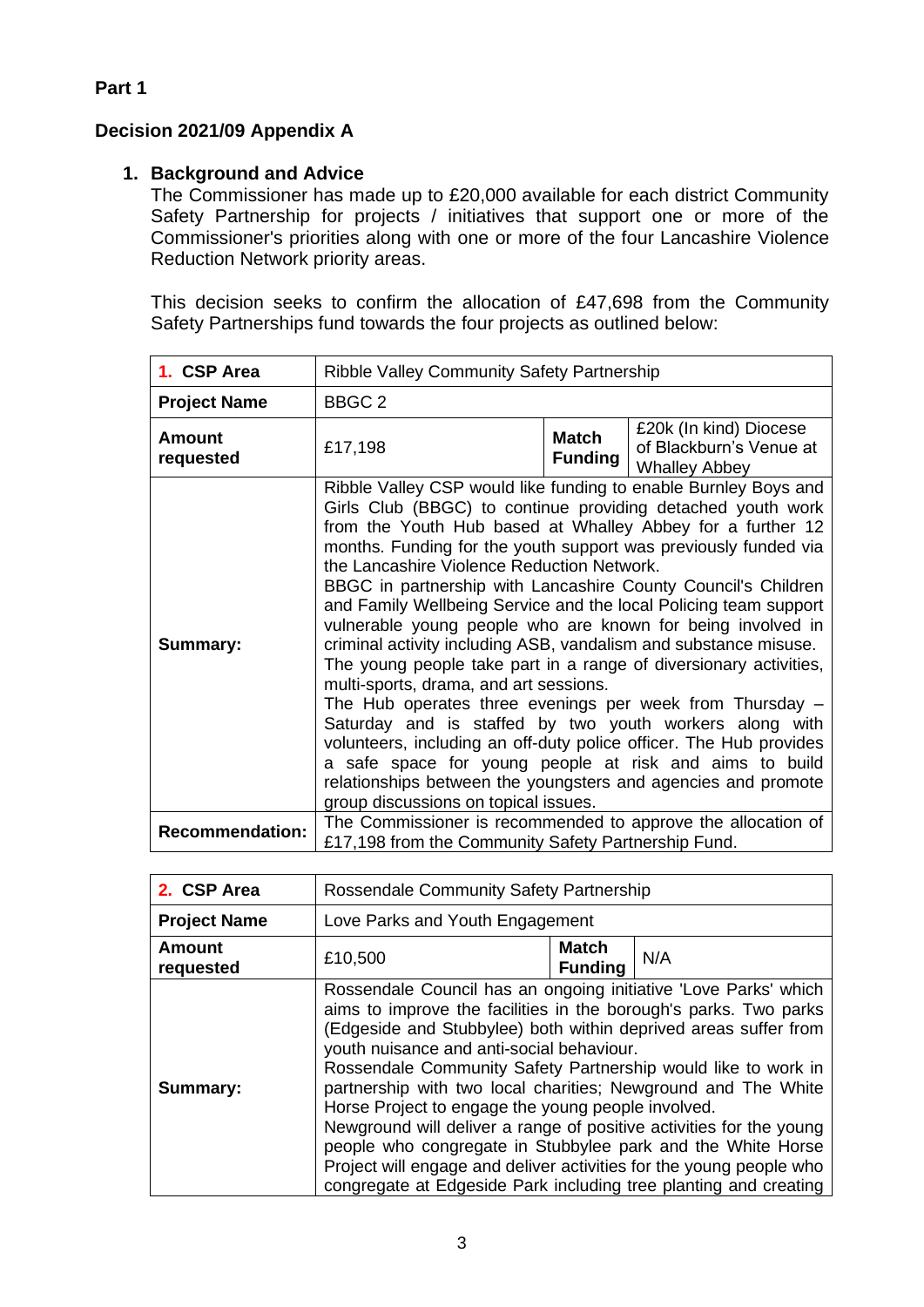|                        | wildflower meadows with the aim to give young people a sense of<br>ownership over the facilities.                                  |
|------------------------|------------------------------------------------------------------------------------------------------------------------------------|
|                        | Rossendale Borough Council also like to utilise £2,000 to improve<br>the lighting within Stubbylee Park to increase public safety. |
|                        | The Commissioner is recommended to approve the allocation of                                                                       |
| <b>Recommendation:</b> | £10,500 from the Community Safety Partnership Fund.                                                                                |

| 3. CSP Area                | <b>Wyre Community Safety Partnership</b>                                                                                                                                                                                                                                                                                                                                                                                                                                                                                                                                                                            |                                |     |
|----------------------------|---------------------------------------------------------------------------------------------------------------------------------------------------------------------------------------------------------------------------------------------------------------------------------------------------------------------------------------------------------------------------------------------------------------------------------------------------------------------------------------------------------------------------------------------------------------------------------------------------------------------|--------------------------------|-----|
| <b>Project Name</b>        | Raising Awareness of Domestic Abuse                                                                                                                                                                                                                                                                                                                                                                                                                                                                                                                                                                                 |                                |     |
| <b>Amount</b><br>requested | £5,000                                                                                                                                                                                                                                                                                                                                                                                                                                                                                                                                                                                                              | <b>Match</b><br><b>Funding</b> | N/A |
| Summary:                   | Wyre Community Safety Partnership wish to raise awareness of<br>domestic by expending and developing the 'No Excuse for Abuse'<br>campaign.<br>The 'No Excuse for Abuse' campaign which was created by the<br>OPCC and Lancashire Constabulary raises awareness and<br>understanding of domestic abuse, the help and support available<br>to victims and perpetrators and how and where people can report<br>their concerns.<br>Wyre Council will display campaign materials on their waste<br>vehicles, bin wagons, bus shelters and phone boxes along with<br>promoting the campaign online through social media. |                                |     |
| <b>Recommendation:</b>     | The Commissioner is recommended to approve the allocation of<br>£5,000 from the Community Safety Partnership Fund.                                                                                                                                                                                                                                                                                                                                                                                                                                                                                                  |                                |     |

| 4. CSP Area            | West Lancashire Community Safety Partnership                                                                                                                                                                                                                                                                                                                                                                                                                                                                                                                                                          |              |                                                          |
|------------------------|-------------------------------------------------------------------------------------------------------------------------------------------------------------------------------------------------------------------------------------------------------------------------------------------------------------------------------------------------------------------------------------------------------------------------------------------------------------------------------------------------------------------------------------------------------------------------------------------------------|--------------|----------------------------------------------------------|
| <b>Project Name</b>    | Safer Streets - Electricity Supply                                                                                                                                                                                                                                                                                                                                                                                                                                                                                                                                                                    |              |                                                          |
| Amount<br>requested    | £15,000                                                                                                                                                                                                                                                                                                                                                                                                                                                                                                                                                                                               | <b>Match</b> | Home Office Safer<br><b>Funding</b> Streets Fund Round 1 |
| <b>Summary:</b>        | West Lancashire Borough Council were successful recipients of<br>the Home Office Safer Streets Fund (Round 1).<br>Round 1 of the Safer Streets Fund focused on preventative<br>measures to reduce acquisitive crimes and therefore the funding<br>was to support CCTV, street lighting and motorcycle barriers.<br>Further to their successful Safer Streets Bid West Lancashire are<br>experiencing ongoing issues in relation to the cost increase<br>around the electricity support to four streets lamps. West<br>Lancashire would like to utilise their CSP funding to address the<br>shortfall. |              |                                                          |
| <b>Recommendation:</b> | The Commissioner is recommended to approve the allocation of<br>£15,000 from the Community Safety Partnership Fund.                                                                                                                                                                                                                                                                                                                                                                                                                                                                                   |              |                                                          |

#### **1. Consultation**

N/A

# **2. Implications**

#### **a. Legal**

None to consider.

## **b. Financial**

The £47,698 approved will be funded from existing funds allocated to the Community Safety Partnerships.

The funding for Blackpool Council (£91,000) and Blackburn with Darwen Council (£70,000) will be met from the Community Safety Fund.